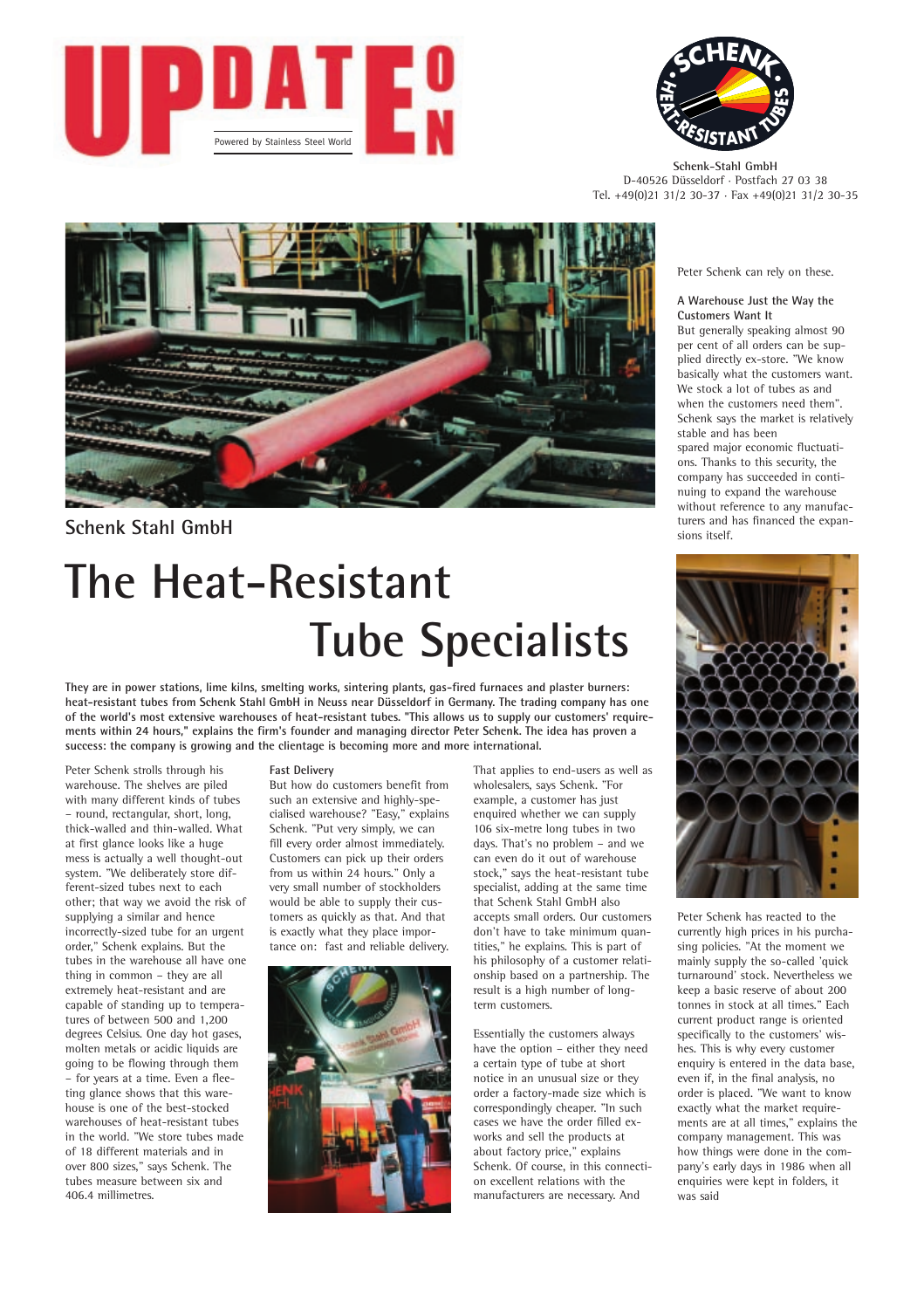One consequence of continual market studies is that welded heat-resistant tubes can also be found in the warehouse. "When we started, we only stocked seamless tubes. But today the customers are demanding welded heat-resistant tubes more and more frequently. But since their quality has improved, we've been selling them for several years," explains Schenk. Overall, he has found that 80 per cent of customers want tubes from established manufacturers in Europe, Japan or the USA. In the case of high-alloy materials in particular, the customers prefer to trust



familiar names and reliable quality. And they need them, too. Tubes from Schenk Stahl are used for the most demanding jobs where abso-



lute product reliability is essential. Steel producers, for example, need them in blast furnaces, foundries, sintering plants and roller mills. The operators of petrochemical plants use them as crack tubes and pigtails and in the chemical industry they are used for high temperature processes. They are also used in heat exchangers in plant engineering, in the automobile manufacturing industry, the mining industry and in plaster burners, in power stations for soot blowers and radiant tubes, in industrial furnace construction as annealing and muffle tubes – the list is endless. Special wire-drawing tubes of up to 15 metres in length are used to

manufacture wire. As well, "all well-known industrial furnace manufacturers in Germany work with our heat-resistant tubes".

#### **40 Years in the Industry**

When it comes to heat-resistant tubes, Peter Schenk knows exactly what he's talking about – his professional life has revolved around this special product. "These tubes were always my hobbyhorse," says the founder of the company. He founded Schenk Stahl GmbH together with his wife Radmila in 1986 in Vienna, Austria, where he was trained in the steel industry. The move to Düsseldorf followed a short time later. "At first we were

living among the office files at our new home," recalls son Frederic, laughing. Still a child at that time, he is completely integrated in the company's management. In 1990 his father moved into a warehouse with offices in Neuss, near Düsseldorf.

Initially Peter Schenk dealt in both "normal" stainless steel and heatresistant materials. "In order to optimise our product range and deliberately stand out from the rest of the wholesale trade, we decided in the mid-1990s to specialise completely in heat-resistant tubes." It was the right decision. Now the company has a unique pool of expertise in this field. And the customers benefit from this expertise as well. If someone orders a certain material, we can suggest similar alternatives which may even be cheaper," says Schenk.

Talk of this competence has got around. The customers come from all over Germany, neighbouring European countries and even Turkey, India, the USA and the United Arab Emirates have order goods from the company. And the company recently exported annealing tubes to South Korea. For some years Schenk Stahl GmbH has observed a growing interest in Eastern Europe. " For example, at the 2006 Tube & Wire trade fair in Düsseldorf, the majority of visitors were from Poland and the Czech Republic," reports Frederic Schenk, whose special responsibility in the company is for advertising, marketing and its trade fair presence. He also manages the sales structures at Schenk Stahl GmbH.

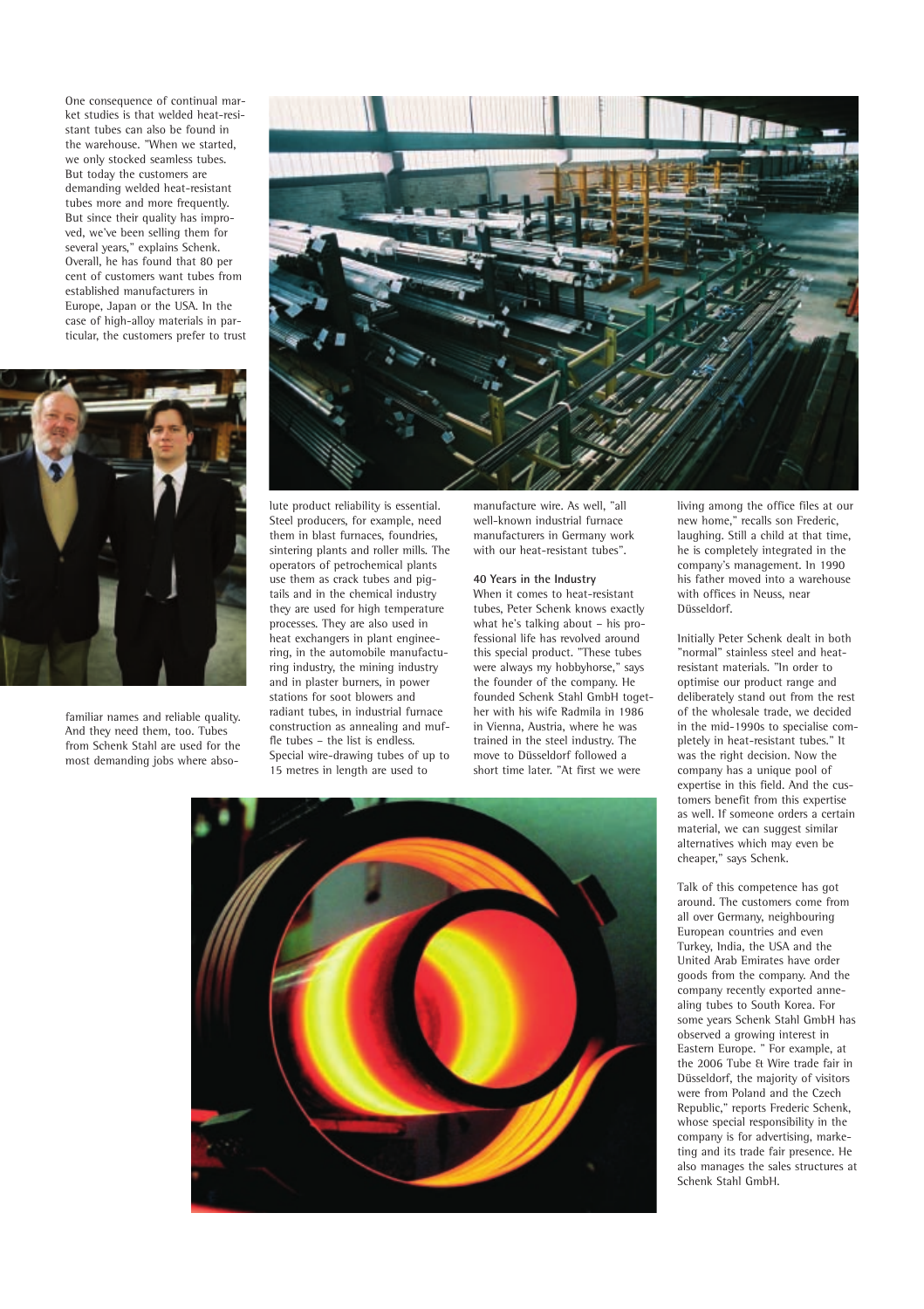

Eastern Europe: a New Market The management sees new and interesting markets in Eastern Europe. This was the reason it was represented at a trade fair in Ostrava in the Czech Republic for the first time in May 2007. Other trade fair participation in the Netherlands, Turkey and Russia are further options as well. Parallel to this, the company's website has also been updated and is available in 11 languages, including Russian, Polish and Czech. Service à la Schenk Stahl includes customers being able to download technical information on all kinds of materials from the website.

The company's international orientation is accompanied by its gradual growth. At the same time, the company acts deliberately and with much careful thought, both with its staff and with its product range. The number of employees has now increased to seven people who together make the perfect team in customer care, marketing, sales and administration.

"We also want to gradually expand our warehouse inventory to stay competitive over the long term. For example, we've stocked the nickel

base alloys 600 and 601 since Tube & Wire 2006. Now we're gradually increasing our inventory in a wide range of sizes," explains Frederic Schenk. "We don't want to grow just any old how. Only when we're fully-stocked with a given material do we start stocking up on another." Anything else would contradict the company's philosophy he continued.

Apart from tubes, Schenk Stahl GmbH also carries fittings and flanges, elbows and sheets, bars and centrifugally cast extrusions – all heat-resistant, of course, because the company wants to remain the specialist in heat-resistant products. "We've still got quite a few plans," says Peter Schenk, looking at son Frederic, with whom the company succession is already in safe hands.

## **Facts and Figures:**

SCHENK STAHL GmbH Wiesenstraße 85 D-41460 Neuss Germany Tel. +49 (0)2131 / 23037 Fax +49 (0)2131 / 23035 E-Mail: info@schenk-stahl.de Website: www.schenk-stahl.de

# **High-grade materials**

The product programme of the Schenk Stahl GmbH comprises ferritic and austenitic tubes in the dimension range from 6.0 to 406.4 mm. The company stores tubes made of 18 different materials and in over 800 sizes. The following list gives an overview of the grades and materials the distributor has stocked. New grades are continuously being incorporated into its delivery programme.

#### **Applications**

### **Between Blast Furnaces and Power Stations**

Schenk Stahl GmbH's heat-resistant tubes, elbows, flanges, fittings, bars and sheets are required for a wide range of uses. They are capable of standing up to temperatures of between 500 and 1,200 degrees Celsius. Hot gases, molten metals or acidic liquids are flowing through them. Here is an overview:

In the wire industry as annealing tubes For furnaces as lance/burner tubes In industrial furnace construction, for example as annealing and muffle tubes In pre-heaters and recuperators In steel production, in blast furnaces, melting shops, and sinter plants In the petrochemical sector as crack tubes and pigtails In the chemical industry for high temperature processes Pyrometer tubes In power stations as soot blowers and radiant tubes In rolling mills as furnace tubes, etc In plant construction as heat exchanger tubes for high temperature applications In measuring and control technology Heating conductor tubes